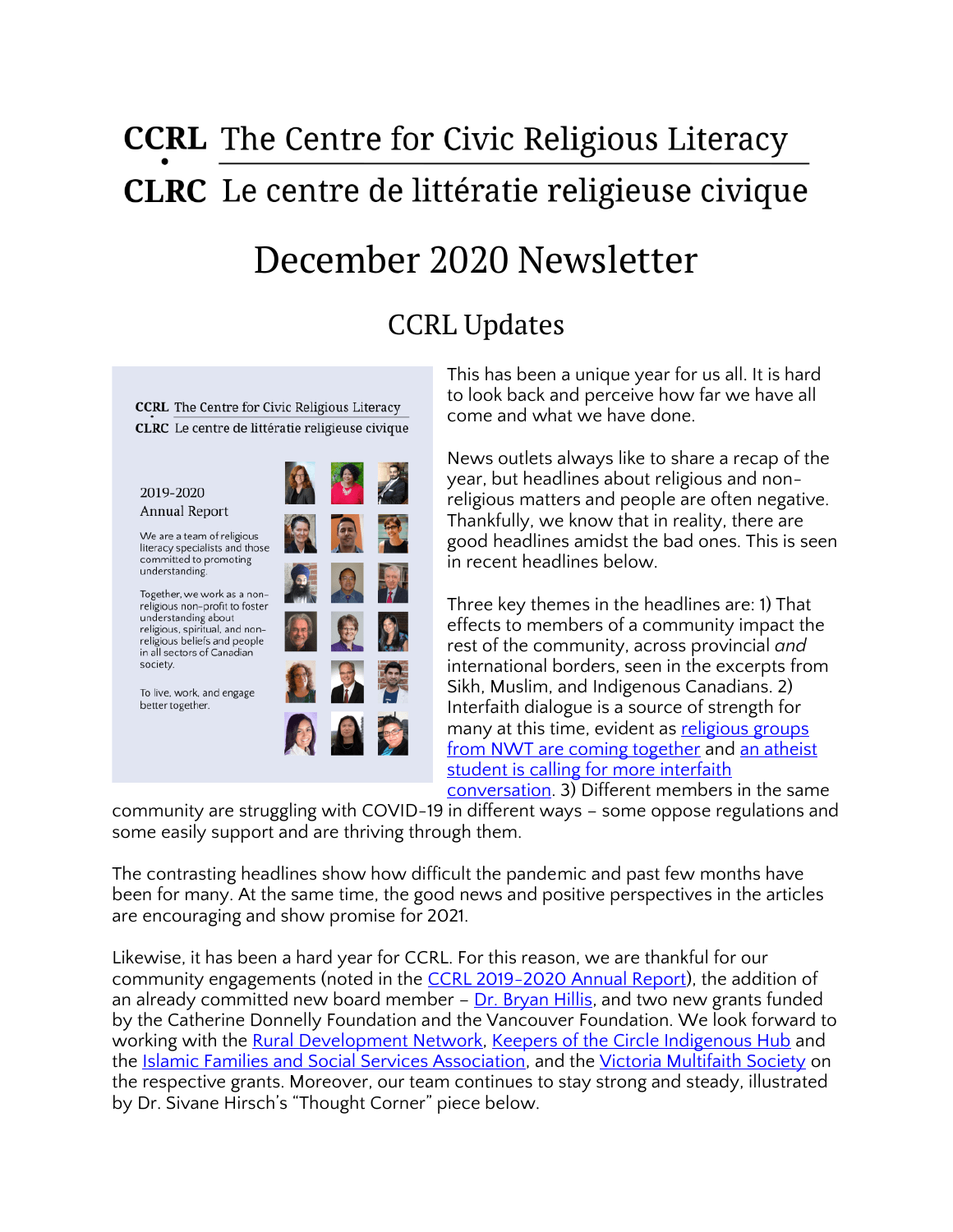Looking back, we're so proud that we did and can continue to offer this kind of diverse, inclusive programming to communities across Canada, often for free or at a low accessible rate. If you'd like to show your support, we invite you to [give a donation](https://ccrl-clrc.ca/support-us/) to help us maintain programs like this for community groups that cannot afford to.

Thank you for journeying with us, *[Alice](https://ccrl-clrc.ca/alice-chan/)*

CCRL Executive Director & Co-Founder

### The Pulse



How does belief (religious or not) inform life and society in Canada today? Here are some headlines that show how religious, spiritual, and non-religious perspectives remain part of our daily lives and society. They show the struggles, virtues, and influence of Canadians in local and global communities. Some are one-on-one interactions while others are systemic, good and bad.

*Follow our Twitter, Instagram, and LinkedIn accounts for headlines on a regular basis. Note, these headlines do not indicate endorsement but are shared for the purpose of awareness.* 

#### **Canada:**

- [Canada: Federal Government Fulfills Promise To Introduce UNDRIP Legislation](https://www.mondaq.com/canada/indigenous-peoples/1013842/federal-government-fulfills-promise-to-introduce-undrip-legislation) *Mondaq*
- Should Canada try to forge closer ties with India? Experts are raising red flags. [Here's why](https://www.thestar.com/news/canada/2020/12/04/should-canada-try-to-forge-closer-ties-with-india-experts-are-raising-red-flags-heres-why.html) *Toronto Star*
- [Christmas traditions: Spiritual aspect important for Ecuador celebration](https://www.thestar.com/news/canada/2020/12/08/christmas-traditions-spiritual-aspect-important-for-ecuador-celebration.html) *Toronto Star*
- [PM praises leaders for COVID presence](https://www.catholicregister.org/item/32473-pm-praises-leaders-for-covid-presence) *The Catholic Register*

#### **Territories:**

• Religion conferences – [normally held in Hay River and Yellowknife](https://nnsl.com/nwtnewsnorth/religion-conferences-normally-held-in-hay-river-and-yellowknife-united-into-one-online-event/) – united into [one online event](https://nnsl.com/nwtnewsnorth/religion-conferences-normally-held-in-hay-river-and-yellowknife-united-into-one-online-event/) *NNSL Media*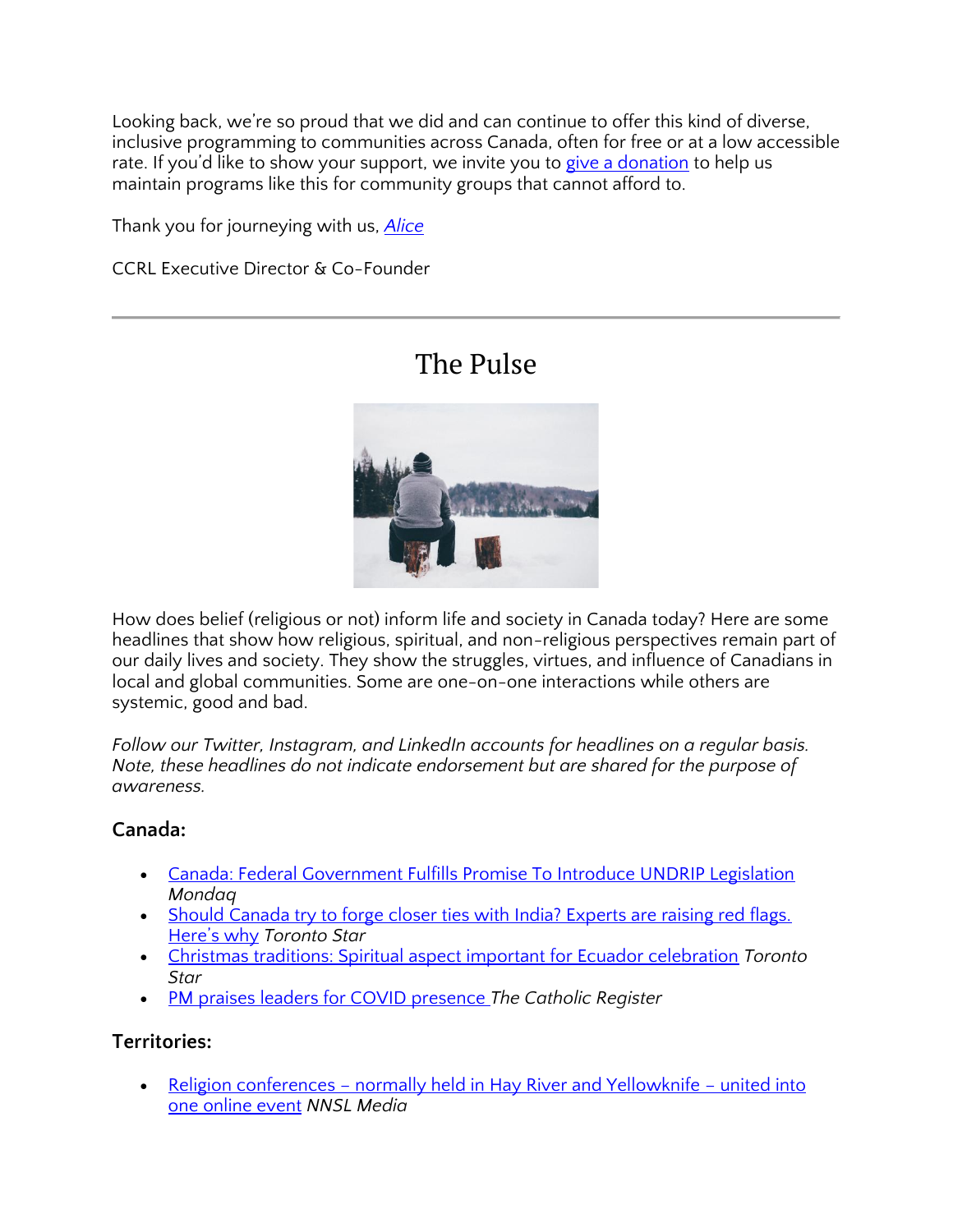- [Putting a Yukon spin on a holiday classic](https://www.cbc.ca/news/canada/north/airplay-yukon-indigenous-holiday-classic-1.5828946) *CBC News*
- [Through the lens of an Inuk woman](https://www.corporateknights.com/channels/climate-and-carbon/through-the-lens-of-an-inuk-woman-16074216/) *Corporate Knights*
- [Yukon releases MMIWG2S+ strategy in response to National Inquiry](https://www.cbc.ca/news/canada/north/yukon-mmiwg2s-strategy-national-inquiry-1.5835588) *CBC News*

#### **British Columbia:**

- Many online faith services in B.C. reporting surge in worshippers during COVID [church closures](https://www.cbc.ca/news/canada/british-columbia/many-online-faith-services-in-b-c-reporting-surge-in-worshippers-during-covid-church-closures-1.5826065) *CBC News*
- [Restorative justice program launches in Squamish](https://www.squamishchief.com/news/local-news/restorative-justice-program-launches-in-squamish-1.24245338) *The Squamish Chief*
- [Surrey to Vancouver car rally held in solidarity with Punjabi farmers](https://globalnews.ca/video/7498765/surrey-to-vancouver-car-rally-held-in-solidarity-with-punjabi-farmers) *Global News*
- [LETTER: Please, some respect for what you have taken](https://www.surreynowleader.com/opinion/letter-please-some-respect-for-what-you-have-taken/) *Surrey-Now Leader*
- Indigenous [birth knowledge fills massive gaps in healthcare, but needs support](https://indiginews.com/vancouver-island/indigenous-led-doula-training-fills-massive-gaps-in-healthcare) *IndigiNews*

#### **Alberta:**

- [Opinion: COVID is a wakeup call that rights and freedoms can be tested in a crisis](https://edmontonjournal.com/opinion/columnists/opinion-covid-is-a-wakeup-call-that-rights-and-freedoms-can-be-tested-in-a-crisis) *Edmonton Journal*
- [Man charged after 2 women in hijabs attacked in Edmonton mall parking lot](https://www.cbc.ca/news/canada/edmonton/edmonton-hate-crime-attack-southgate-1.5835187) *Edmonton Journal*
- [Manning: Now is the time for Albertans to shelve their differences and stick](https://calgaryherald.com/opinion/columnists/manning-now-is-the-time-for-albertans-to-shelve-their-differences-and-stick-together)  [together](https://calgaryherald.com/opinion/columnists/manning-now-is-the-time-for-albertans-to-shelve-their-differences-and-stick-together) *Calgary Herald*

#### **Prairies:**

- ['Smiling all day': Churches and businesses celebrate Manitoba's reversal on drive](https://winnipeg.ctvnews.ca/smiling-all-day-churches-and-businesses-celebrate-manitoba-s-reversal-on-drive-in-events-1.5222800)-in [events](https://winnipeg.ctvnews.ca/smiling-all-day-churches-and-businesses-celebrate-manitoba-s-reversal-on-drive-in-events-1.5222800) *CTV News*
- Clergy to scofflaw churches: repent. Letter admonishes pastors for breaking [COVID-19 restrictions](https://www.winnipegfreepress.com/arts-and-life/life/faith/clergy-to-scofflaw-churches-repent-573312431.html) *Winnipeg Free Press*
- Core neighborhood outreach programs in Saskatoon reopen after COVID-19 [closure](https://saskatoon.ctvnews.ca/core-neighborhood-outreach-programs-in-saskatoon-reopen-after-covid-19-closure-1.5220781) *CTV News*

#### **Ontario:**

- Churches return land to Indigenous groups as part of #LandBack movement *Religion News Service*
- [Toronto church files constitutional challenge over COVID-19 restrictions](https://www.cbc.ca/news/canada/toronto/covid-ont-church-1.5835451) *CBC News*
- [Controversial bill allowing Doug Ford supporter to grant new degrees passes](https://globalnews.ca/news/7507240/controversial-bill-allowing-ford-supporter-to-grant-degrees-passes/) *Global News*
- [Tamil Community Centre and 'hub for Tamil Canadian heritage and histories' to](https://www.tamilguardian.com/content/tamil-community-centre-and-hub-tamil-canadian-heritage-and-histories-open-toronto)  [open in Toronto](https://www.tamilguardian.com/content/tamil-community-centre-and-hub-tamil-canadian-heritage-and-histories-open-toronto) *Tamil Guardian*

### **Quebec:**

- [Loi 21 : les propos de l'avocat ont été mal rapportés](https://www.droit-inc.com/article27844-Loi-21-les-propos-de-l-avocat-ont-ete-mal-rapportes) *Droit-inc.*
- [Sondage: baromètre des réalisations dont nous sommes le plus fiers](https://www.journaldequebec.com/2020/12/07/sondage-barometre-des-realisations-dont-nous-sommes-le-plus-fiers) *Le Journal de Québec*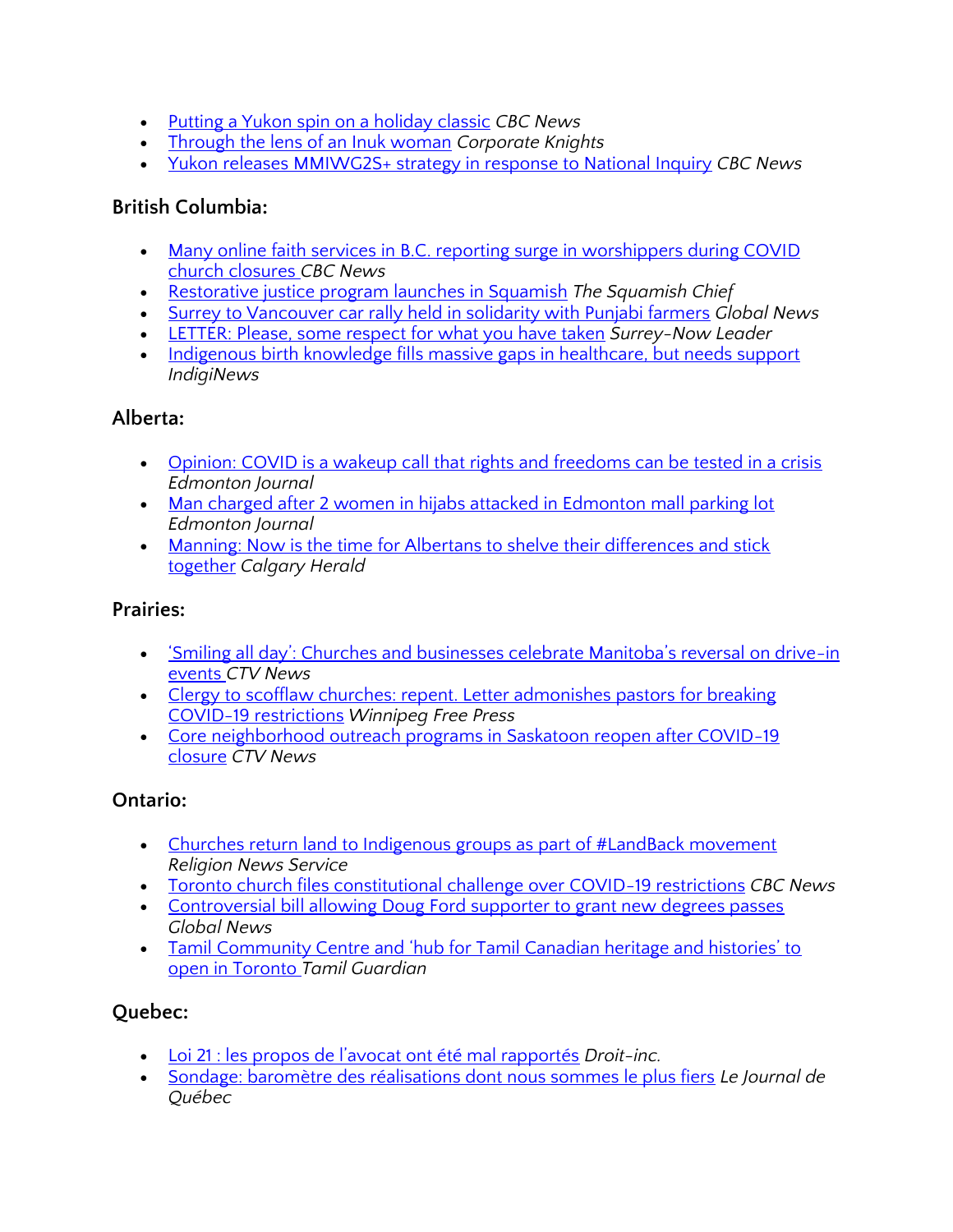- [Memorial to the victims of the Quebec City mosque attack unveiled](https://www.cbc.ca/news/canada/montreal/quebec-city-memorial-mosque-shooting-1.5824012) *CBC News*
- Judge rejects Hasidic couple['s case in trial over inadequate education](https://montrealgazette.com/news/local-news/judge-rejects-hasidic-couples-case-in-trial-over-inadequate-education/wcm/06aa9815-d158-4396-bb1a-18a2b593db01/amp/) *Montreal Gazette*

#### **Atlantic Provinces:**

- [Salvation Army in P.E.I. 'open' to third](https://www.thechronicleherald.ca/news/canada/salvation-army-in-pei-open-to-third-party-investigation-528357/)-party investigation *The Chronicle Herald*
- World-renowned organist buys a Nova Scotia church, pumps out Bach in his [pyjamas](https://www.cbc.ca/radio/asithappens/as-it-happens-tuesday-edition-1.5823831/world-renowned-organist-buys-a-nova-scotia-church-pumps-out-bach-in-his-pyjamas-1.5828645) *CBC News*
- [First Light Fridays: Find out about our radio series about being Indigenous in N.L.](https://www.cbc.ca/news/canada/newfoundland-labrador/first-listen-friday-1.5809624)  *CBC News*
- Redefining sports journalism: Shireen Ahmed refutes objectivity, and fights for [authenticity](https://thelinknewspaper.ca/article/redefining-sports-journalism) *The Link*

#### **International:**

- Religion, race and nationality what are our prejudices and how can we overcome [them?](https://theconversation.com/religion-race-and-nationality-what-are-our-prejudices-and-how-can-we-overcome-them-150306) *The Conversation*
- [Pandemic's suffering opens way for Buddhist chaplains](https://religionnews.com/2020/12/02/pandemics-suffering-opens-way-for-buddhist-chaplains/) *Religion News Service*
- [Farmers' protests against India's new agriculture laws follow long Sikh tradition](https://religionnews.com/2020/11/30/farmers-protests-against-indias-new-agriculture-laws-follow-long-sikh-tradition/) *Religion News Service*
- [Amid COVID-19, we stand to benefit from interfaith dialogue](https://www.dailyprincetonian.com/article/2020/12/interfaith-dialogue-and-covid-19) *The Princetonian*



## Religious Literacy Thought Corner

Every issue, this section will focus on one specific aspect of society or identity. Using religious literacy skills and framework, our team will briefly prompt how to identify and perceive the influence of religion, spirituality, and non-religious belief in our lives and world.

**In this issue, Dr. Sivane Hirsch, a subject matter expert on our team, discusses teaching about religion.**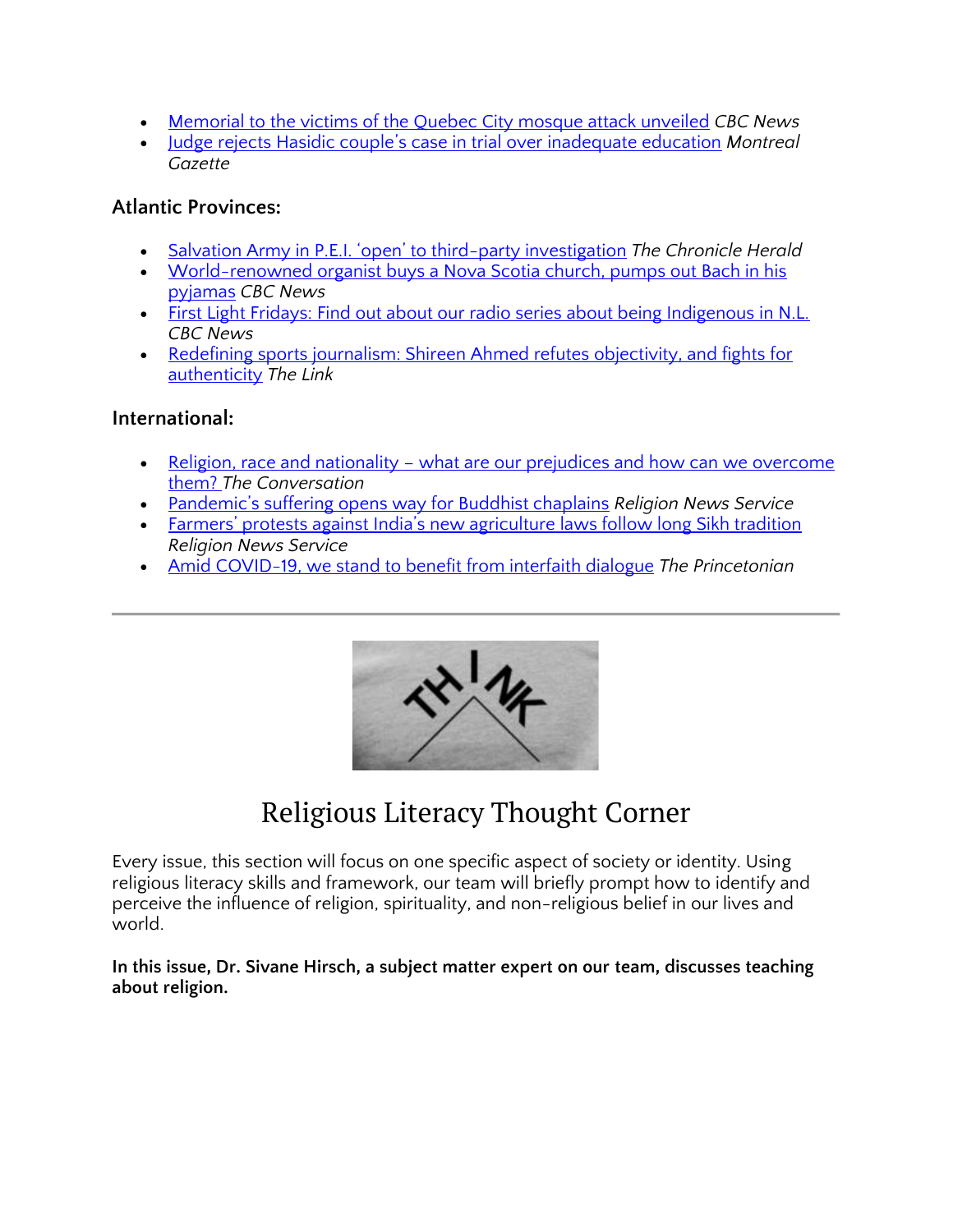

Religion is often named by teachers – at primary, secondary or post secondary levels – as a sensitive topic. And for good reason! Religion has all the characteristics of a sensitive theme:

1. Religion does evoke values, but not only because it proposes ways of living together. The values and social representations also arise from beliefs and practices and proposes various ways of living together. It is not surprising then that it gives rise to conflicts of values, especially in a democratic and plural society like Canada.

2. Religion is constantly coming back as a hot topic in local, provincial, national and international politics and raises social debate all over the world.

3. Those who study religion do not agree on the definition of religion, what religion looks like, or its role in public life. Such lack of agreement, not to mention the diversity among and within religious traditions, places an added responsibility on teachers who address religion in the classroom. They are responsible to have a clear idea of their approach before discussing it with students.

4. Religion is a very complex topic. In order to fully understand it, and its management in the public space, it is necessary to understand the geopolitical, economic and historical contexts from which each religion originated and in which they are lived today.



*Dr. Sivane Hirsch, CCRL Subject Matter Expert*

[Thus, approaching religion in the classroom requires a](https://researchfeatures.com/dealing-discriminatory-dogma-religious-education/)  [nuanced pedagogical approach that demonstrates a great](https://researchfeatures.com/dealing-discriminatory-dogma-religious-education/)  [deal of delicacy and tact.](https://researchfeatures.com/dealing-discriminatory-dogma-religious-education/) One must take the time to examine the various points of view, in a world that often prefers certainties. Students, too, should be encouraged to question their preconceptions about the issue and to avoid shortcuts.

It is with this in mind that the Centre for Religious Civic Literacy plays such an important role in providing a better understanding of the issues at hand. Religious literacy offers

a framework to recognize each of these four characteristics (and more!) and analyze religious, spiritual, and non-religious belief in individual lives and society.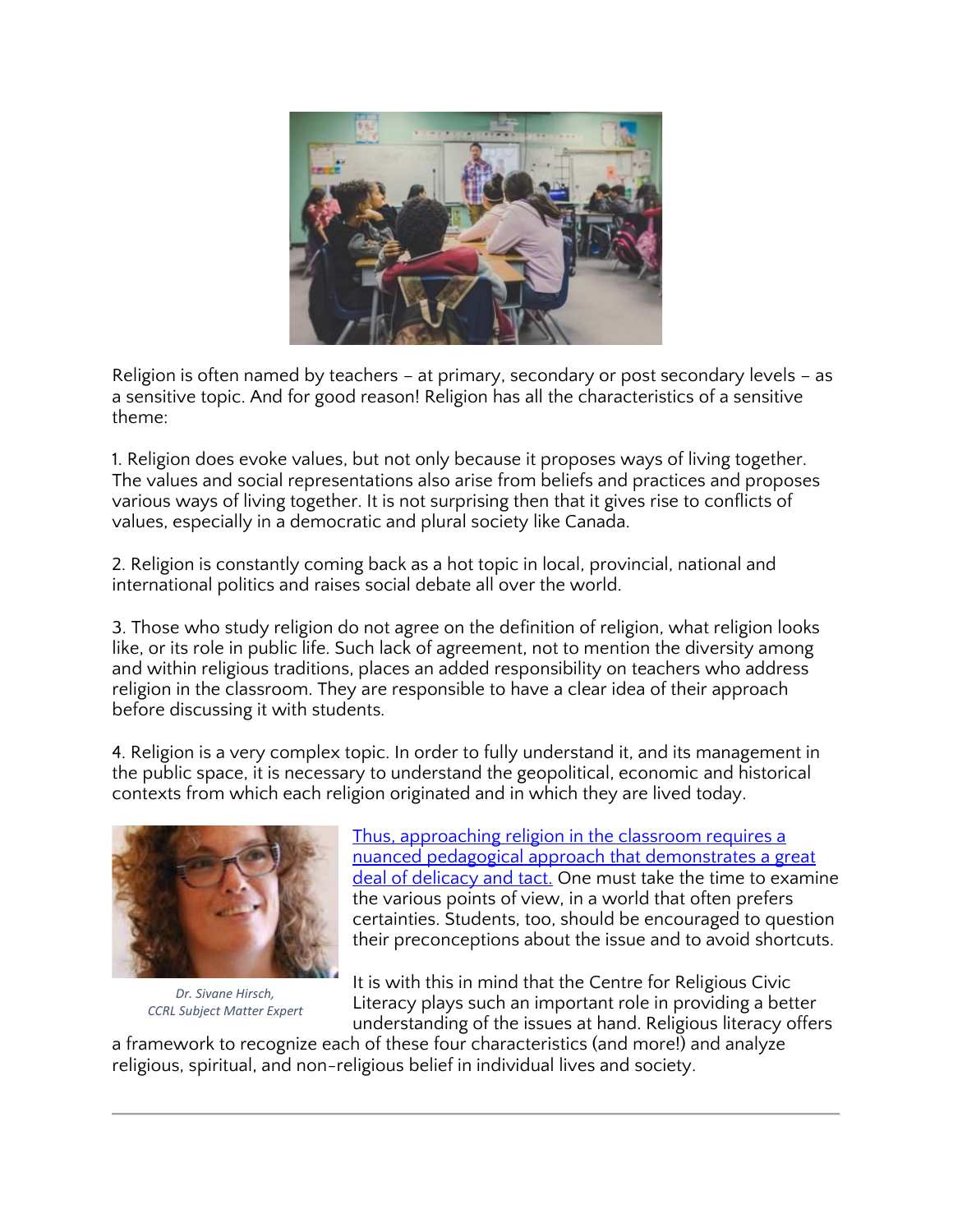## Cultural/Holy days (December 2021 & January 2021)

This list of dates are generally commemorated or observed by many individuals within a community. Some individuals from each community may not adhere to the cultural/holy days themselves. It is not a comprehensive list of cultural/holy days worldwide but a list of those commonly recognized across parts of Canada.

As different parts of Canada enter the second wave of the pandemic, and fluctuates between public and private commemorations online, indoors, or outdoors (with the government approved numbers), our team wishes you a rejuvenating time of contemplation and community support this December and January.



#### **December 2020**

Dec 6 – [St. Nicholas Day](https://www.britannica.com/topic/Saint-Nicholas-Day) (Western European and Romanian Christian groups)

Dec 8 - [St. Clement of Oris](https://anydayguide.com/calendar/2730) - Patron Day (Macedonian Orthodox Christians), Immaculate [Conception of Mary](https://www.timeanddate.com/holidays/canada/immaculate-conception) (Catholic Christians)

- Dec 10 [Tsongkhapa Butter Lamp Festival](https://www.tibettravel.org/tibetan-festivals/tsongkhapa-butter-lamp-festival.html) (Tibetan Buddhists)
- Dec 11 [Hanukkah](https://www.thecanadianencyclopedia.ca/en/article/chanukah) (Jewish people, ends Dec 18)
- Dec 12 [Our Lady of Guadalupe Feast Day](https://www.iexplore.com/experiences/festivals-events/dia-de-la-virgen-de-guadalupe-important-mexican-celebration) (Mexican and other Catholic Christians)
- Dec 13 [Salgirah](https://the.ismaili/salgirah) (Shi'a Imami Ismaili Muslims)

Dec 16 – [Posadas Navidenas](https://www.readthespirit.com/religious-holidays-festivals/tag/posadas-navidenas/) (Hispanic Catholic Christians from Latin America, some from the Philippines, and others. Ends Dec 24)

Dec 19 - [St. Nicholas Day](https://www.britannica.com/topic/Saint-Nicholas-Day) (Eastern European Christian groups)